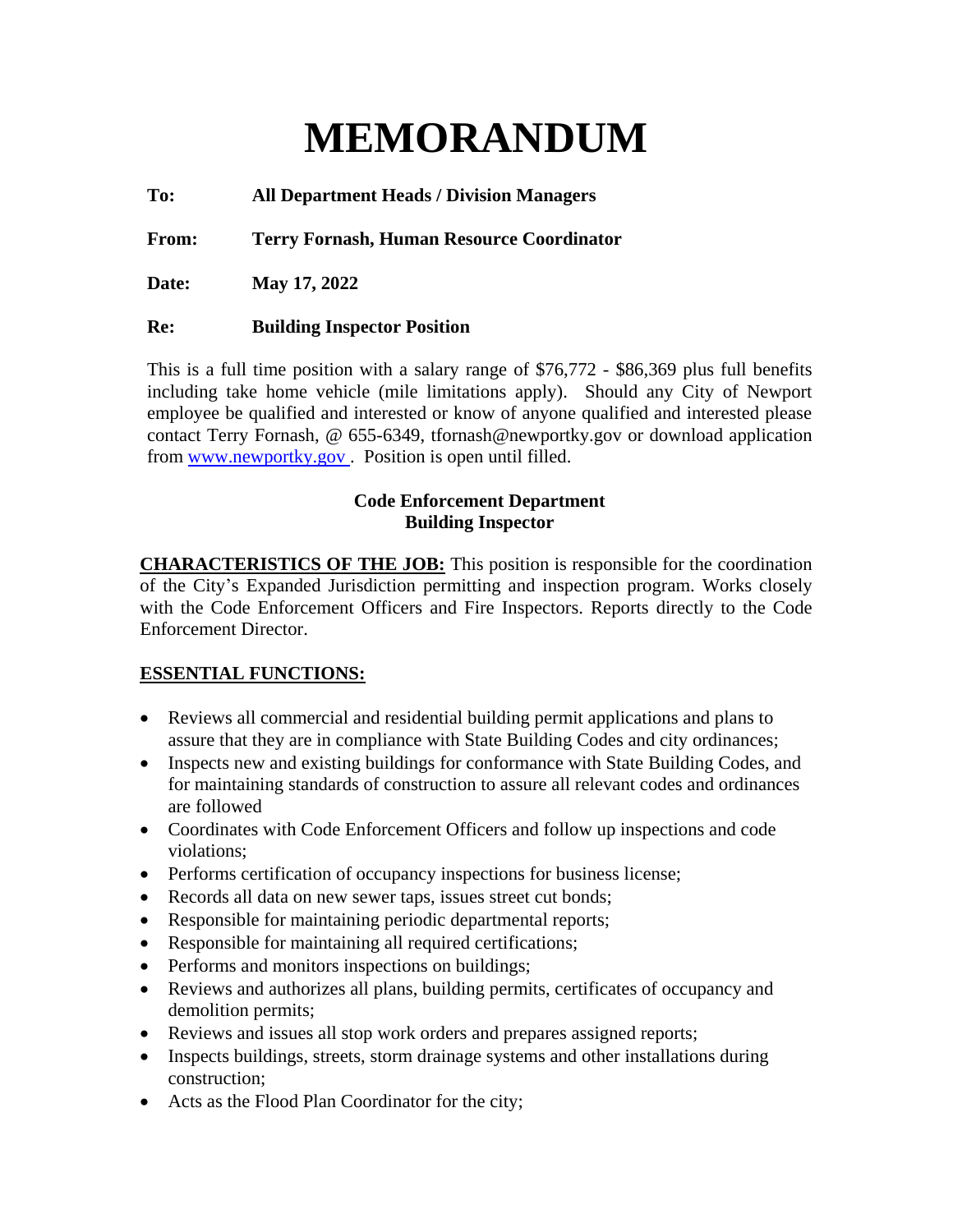## **ADDITIONAL JOB DUTIES:**

- Completes all required departmental documentation;
- Performs other duties as required.

## **DESIRABLE TRAINING AND EXPERIENCE:**

- Graduate from a standard high school, or the equivalency, supplemented by  $5 7$ years experience in Construction field in a position such as foreman;
- Must be a Certified Level III Building Inspector by the State of Kentucky Department of Housing Buildings and Construction;
- Ability to operate basic computer systems including typical software systems.

## **KNOWLEDGE, SKILLS AND ABILITIES:**

- Knowledge of federal, state and local laws and ordinances;
- Knowledge of basic modern construction techniques, principles and methods; A working knowledge of all applicable codes, to include an understanding of the proper methods for enforcement and inspection;
- Ability to understand, and interpret construction drawings, specification and other documents related to the construction and modification of a building or residence;
- Communicate accurately with other officers, government agencies, and the general public regarding zoning and construction matters;
- Ability to work outside among different levels of an uncompleted structure, in order to inspect for compliance with building codes, zoning and other ordinances;
- Ability to establish and maintain effective working relationships with contractors and the general public.

#### **NECESSARY SPECIAL REQUIREMENTS:**

- Possession of, or the ability to obtain, a valid operators license;
- Must possess certification as a Level III Kentucky Certified Building Inspector;
- Technical training in construction, materials, engineering and drafting;
- Must have ability to read and interpret construction plans and drawings;
- Must be bondable.

#### **LEGAL REQUIREMENTS:**

• An individual in this class must meet the requirements of all applicable Kentucky Revised Statues, and local ordinances, with regards to a person in this classification.